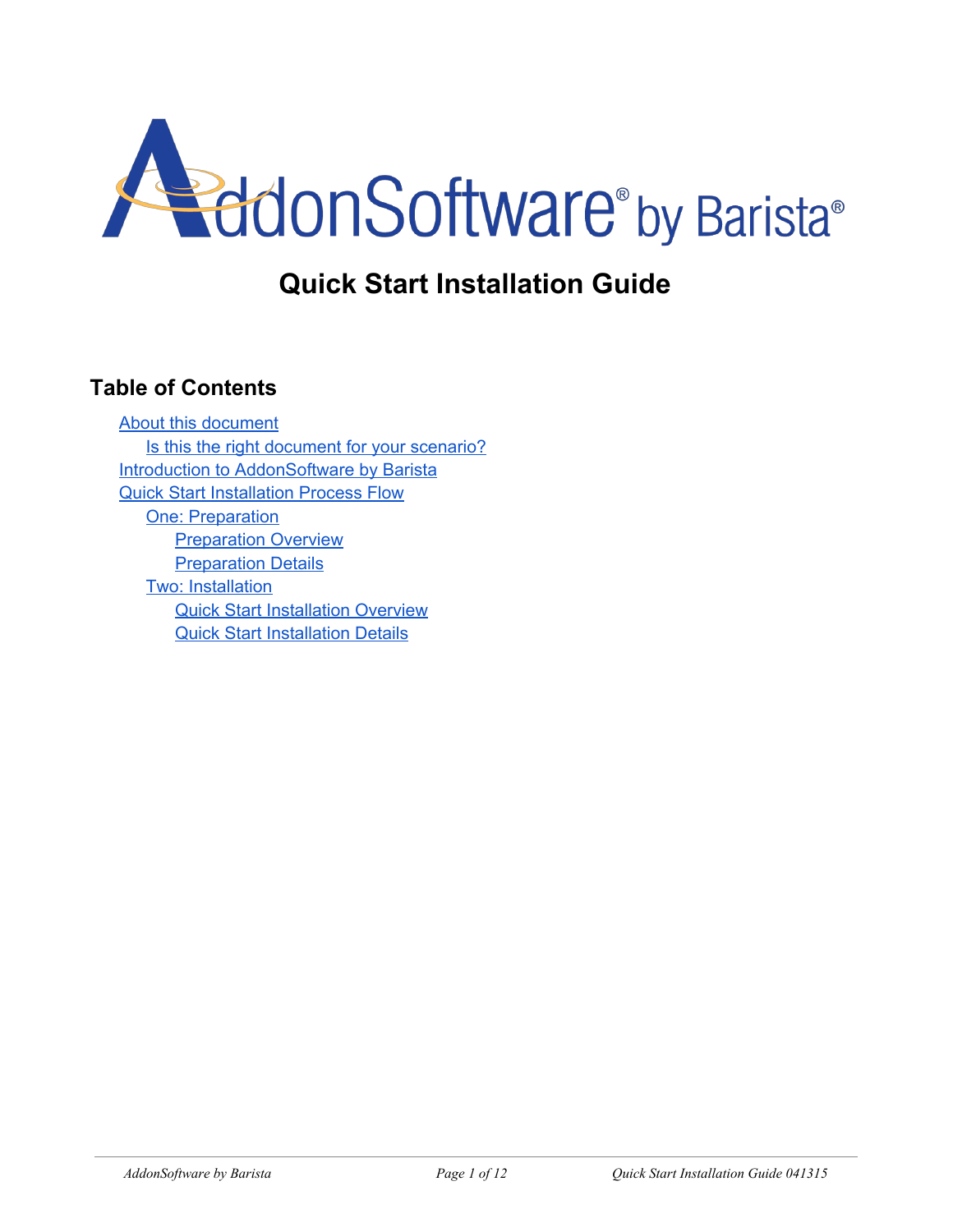# <span id="page-1-0"></span>**About this document**

This document is a quick start guide to downloading and installing AddonSoftware® by Barista®. This simple type of installation is **appropriate for evaluation and demonstration purposes**. **Any installation beyond the simple Quick Start install requires the assistance of a Value Added Reseller**(VAR).

#### **A Quick Start installation should neverbe used as a production system!**

*Using a Quick Start installation for purposes beyond evaluation or demonstration is not a recommended practice since future installs will overwrite Quick Start installs.*

Other documents cover the processes required to handle installing and upgrading production systems. VARs will see in those documents that downloading and installing the desired release of Addon are among the first steps in installing or upgrading a production or development Addon system. While this Quick Start guide is a useful reference even in those cases, **for successful installation and upgrading experiences for production and development systems, you must complete all of the steps detailed in the appropriate documents covering those scenarios**.

#### <span id="page-1-1"></span>**Is this the right document for your scenario?**

Use this document if you are

- 1. Installing Addon for demonstration or evaluation purposes and are unconcerned with retaining changes you might make to the data or application.
- 2. A VAR working through the complete steps covered in the Installation Guide or one of the Upgrade Guides for AddonSoftware and need more detailed instructions for the 'Download', 'Install', and 'Launch' steps found in those documents.

**Do not** use this document if you are

- 1. Concerned with retaining any data, modifications, or functionality specific to this installation when you download and install another .jar for BBj, Barista, or Addon.
- 2. Using this installation for a production or development system.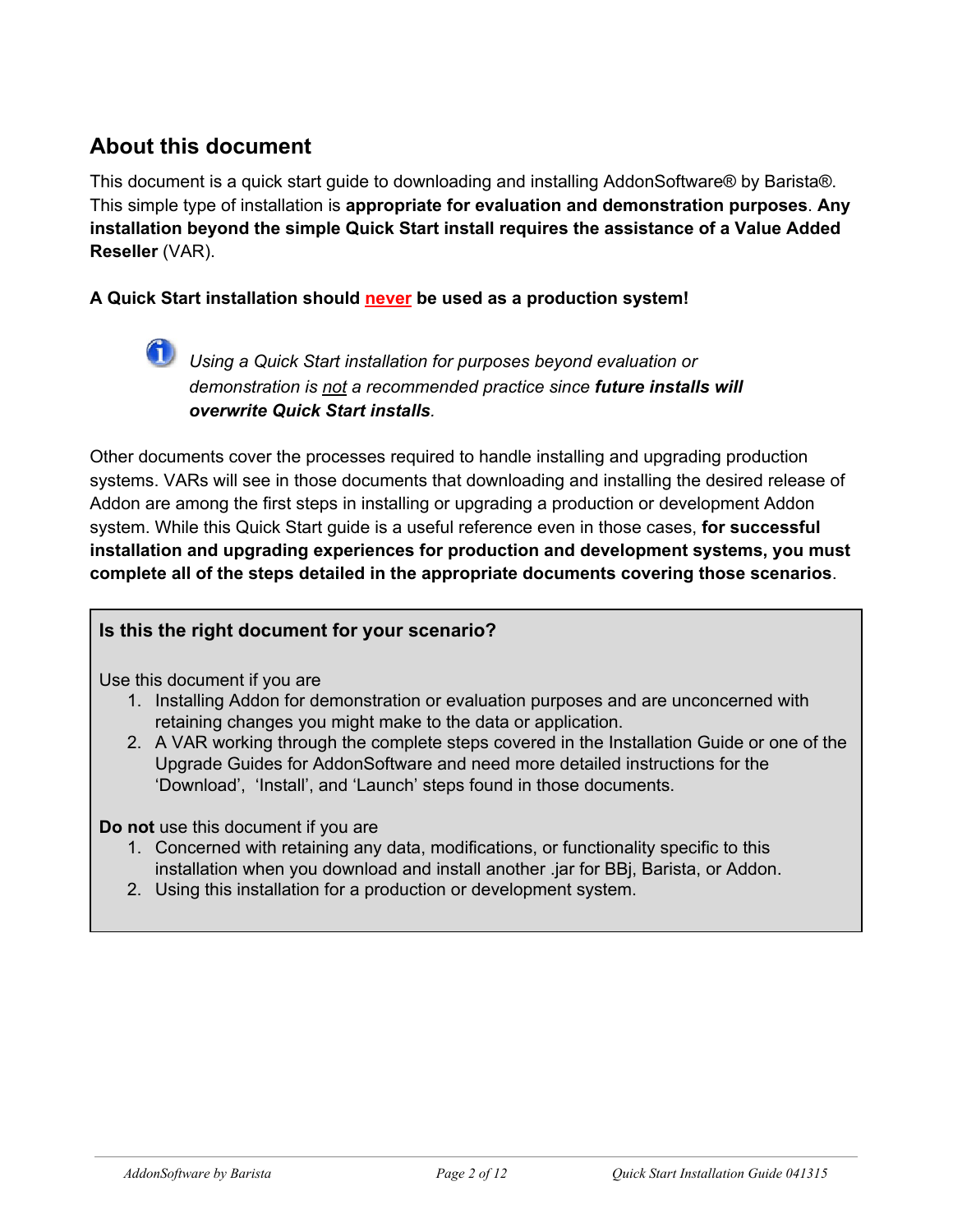# **Introduction to AddonSoftware by Barista**

AddonSoftware® by Barista® was developed and runs within the Barista Application Framework. One installation of BBj can support many different copies or instances of Barista, each with its own BBj® database and Barista dictionary. A given copy of Barista can, in turn, be synchronized with any number of applications. In terms of AddonSoftware (Addon), this architecture makes it possible for VARs to install and run several versions of Addon on a single machine (each with its own instance of Barista), and also allows a single instance of Barista to support Addon along with any number of other applications containing Addon customizations and/or verticals.

Addon is available from the BASIS download page [\(links.basis.com/getproduct\)](http://links.basis.com/getproduct) for quick installation and is evaluation-ready complete with demo data. In addition, the forms and callpoints have all been compiled, and the Barista dictionary tables are populated, all necessary for a successful and comprehensive evaluation. The Quick Start [Installation](#page-8-0) Details section of the *AddonSoftware Quick Start Guide* lists the installation steps for a basic install.

*(back to [Contents\)](#page-0-0)*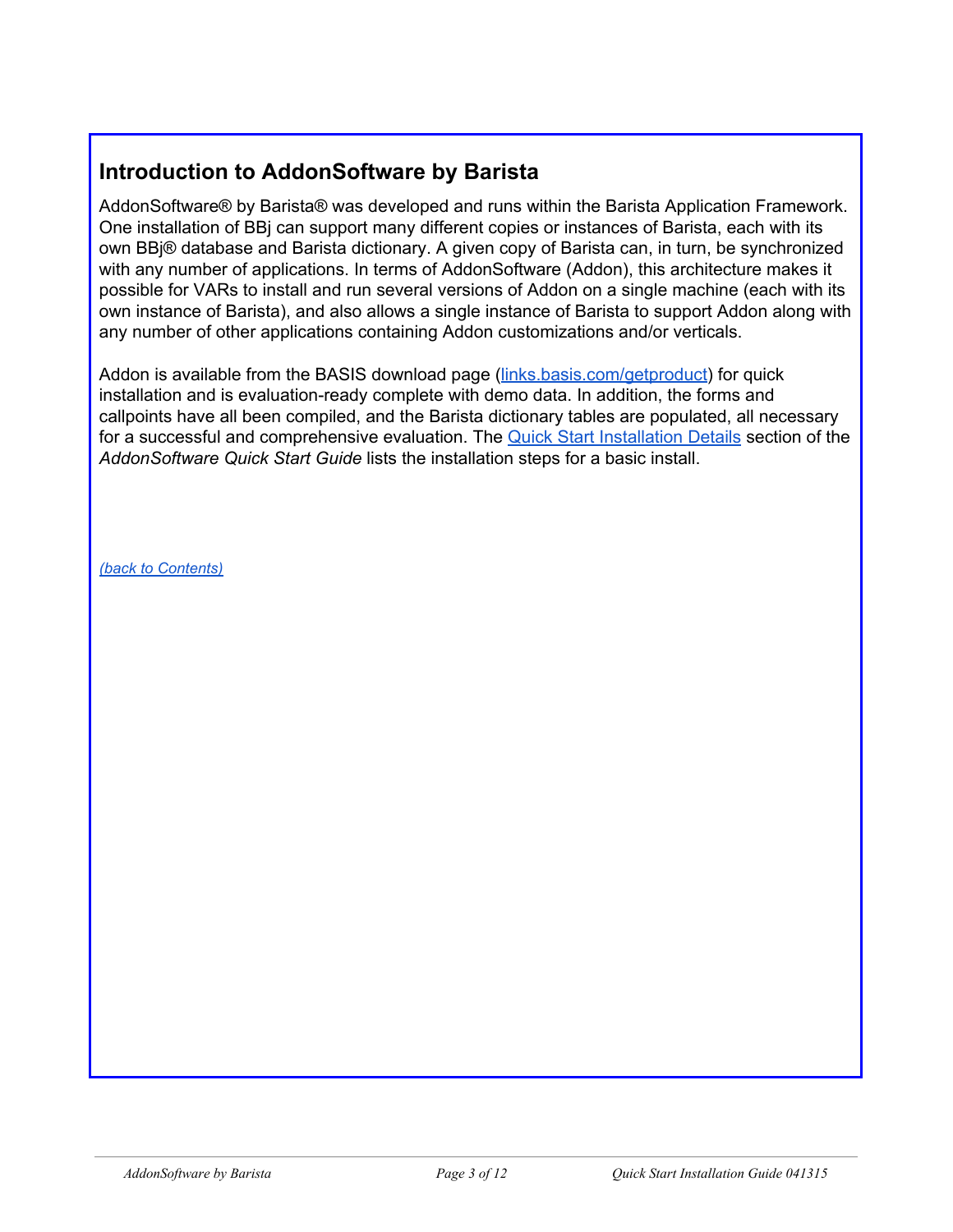# <span id="page-3-0"></span>**Quick Start Installation Process Flow**

The following outline describes the order in which the installation-related steps should be taken when performing a quick start installation of Addon.

It is vital to your success that you complete each section and in the order listed.

- One: [Preparation](#page-4-0)
- Two: [Installation](#page-7-0)

#### **W A R N I N G**

**Any installation beyond the simple Quick Start install (e.g. production environments) requires VAR assistance.**

**To run Addon in a production environment, you must move Addon to a different location and synchronize it with its own copy of Barista.**

This not only ensures that you won't overlay production files should you decide to download/install another demo copy, but also facilitates running more than one copy of Addon, such as running one version in production while you simultaneously install and test an upgrade version.

*(back to [Contents\)](#page-0-0)*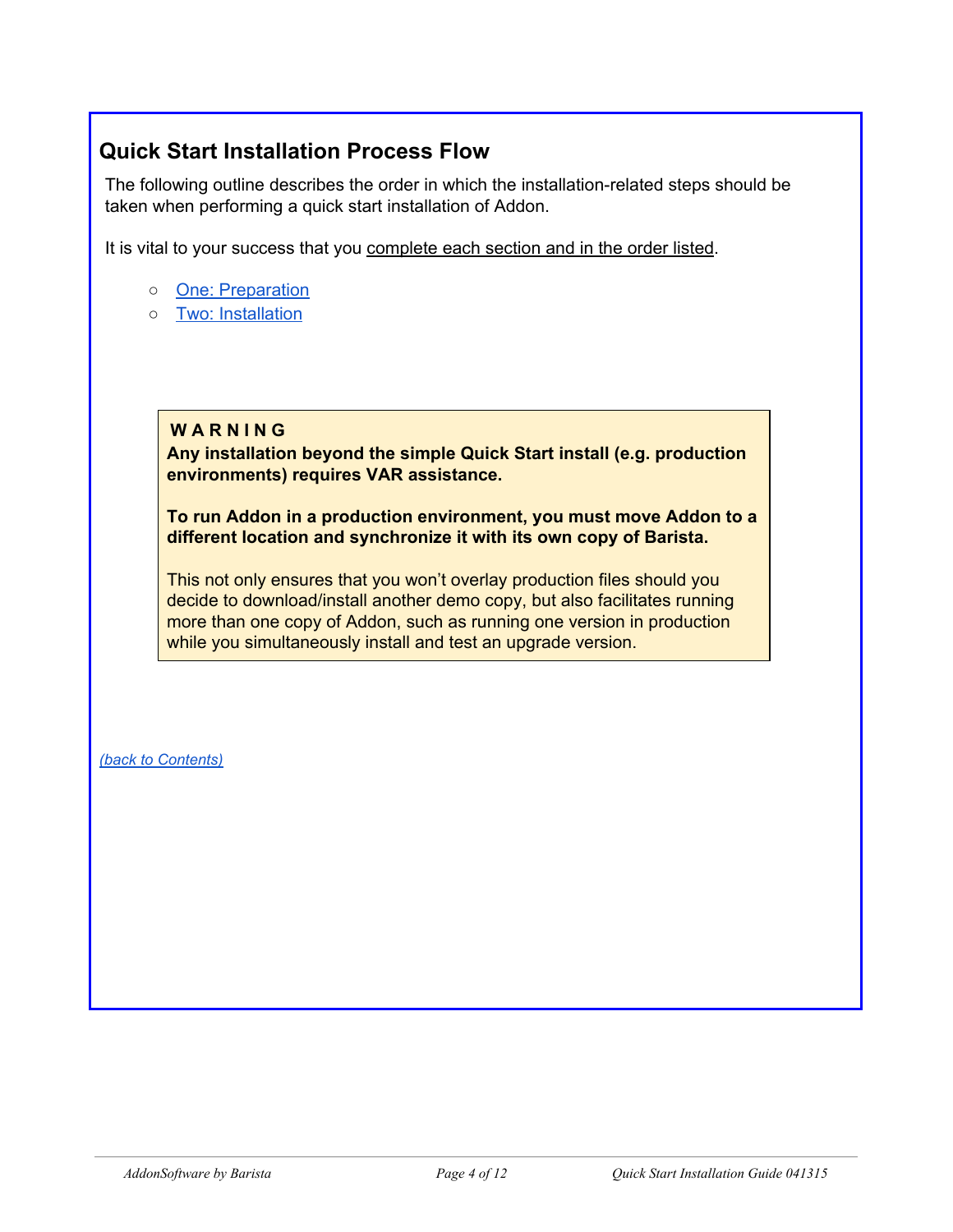# <span id="page-4-0"></span>**One: Preparation**

The information outlined in this section forms the bedrock for a successful installation. It is vital that you work through the details in the order and exactly as outlined in the section entitled [Preparation](#page-5-0) Details.

The **[Overview](#page-4-1)** is provided only as a general description of the process.

### <span id="page-4-1"></span>**Preparation Overview**

- 1. [Backup](#page-5-1)
- 2. [Java](#page-5-2) JDK
- 3. [Available](#page-5-3) disk space
- 4. [Assumption](#page-5-4)
- 5. [Directory](#page-6-0) structure

*(back to [Process](#page-3-0) Flow) (back to [Contents\)](#page-0-0)*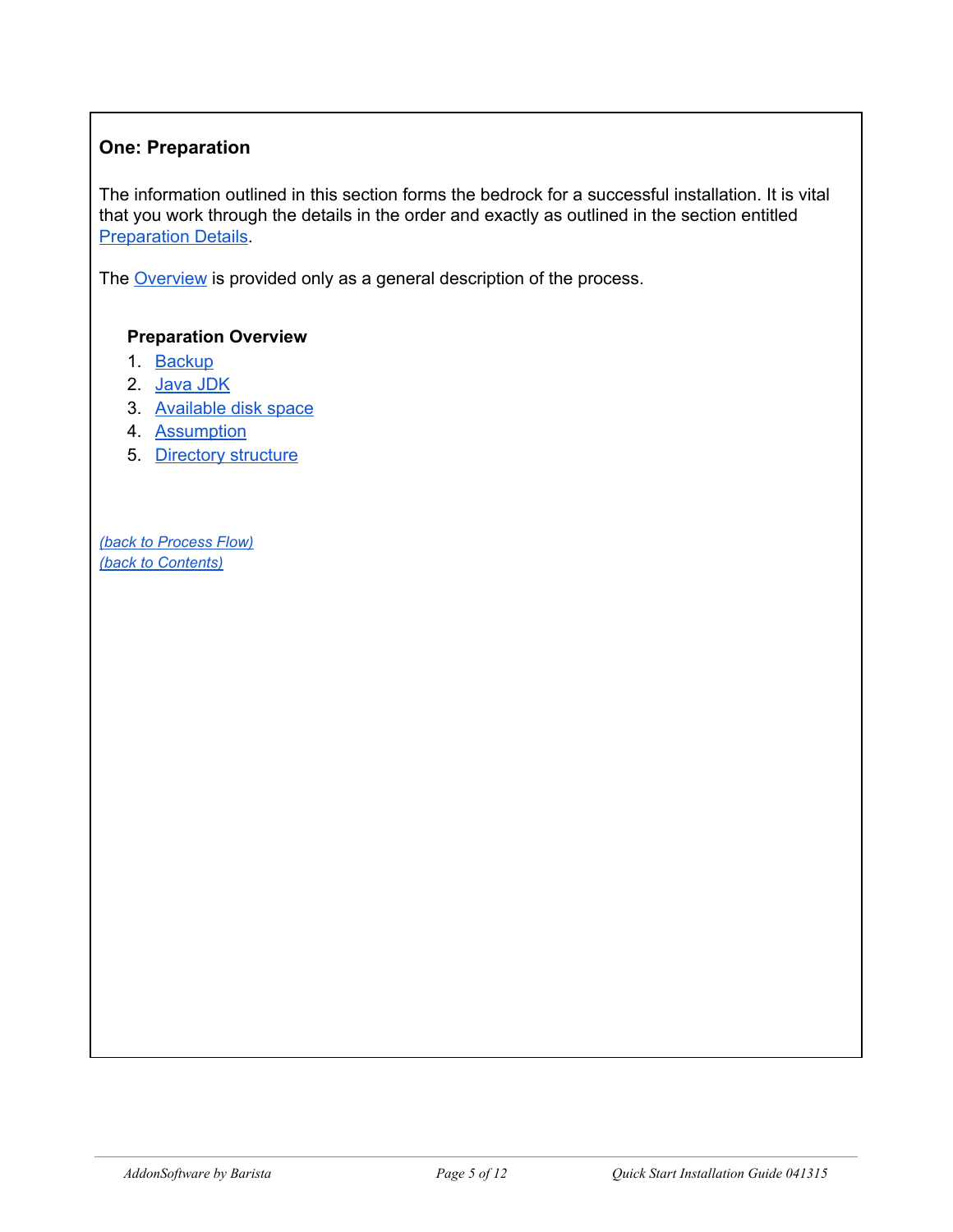# <span id="page-5-0"></span>**Preparation Details**

# <span id="page-5-1"></span>1. **Backup.**

Perform a complete system backup. In addition, it may be convenient to do a backup of just the barista and aon file systems if any are currently in use.

# <span id="page-5-2"></span>2. **Java JDK.**

Ensure that you have the latest Java JDK installed as listed next to each operating system in the Product Availability page at [www.basis.com/availability.](http://www.basis.com/availability)

### <span id="page-5-3"></span>3. **Available disk space.**

Consider the amount of available disk space to accommodate Addon, Barista, and any Addon customization projects (including data).

#### <span id="page-5-4"></span>4. **Assumption.**

Ensure that the following installation processing assumption is true: **No production applications or data reside in the BBj default install location (<bbjhome>)**.

#### **W A R N I N G**

**Production data or programs already residing in <bbjhome> may be lost or overwritten when installing BASIS products.**If you are running Addon from the BBj default install location, **contact Addon support ([support@addonsoftware.com](mailto:support@addonsoftware.com)) before continuing.**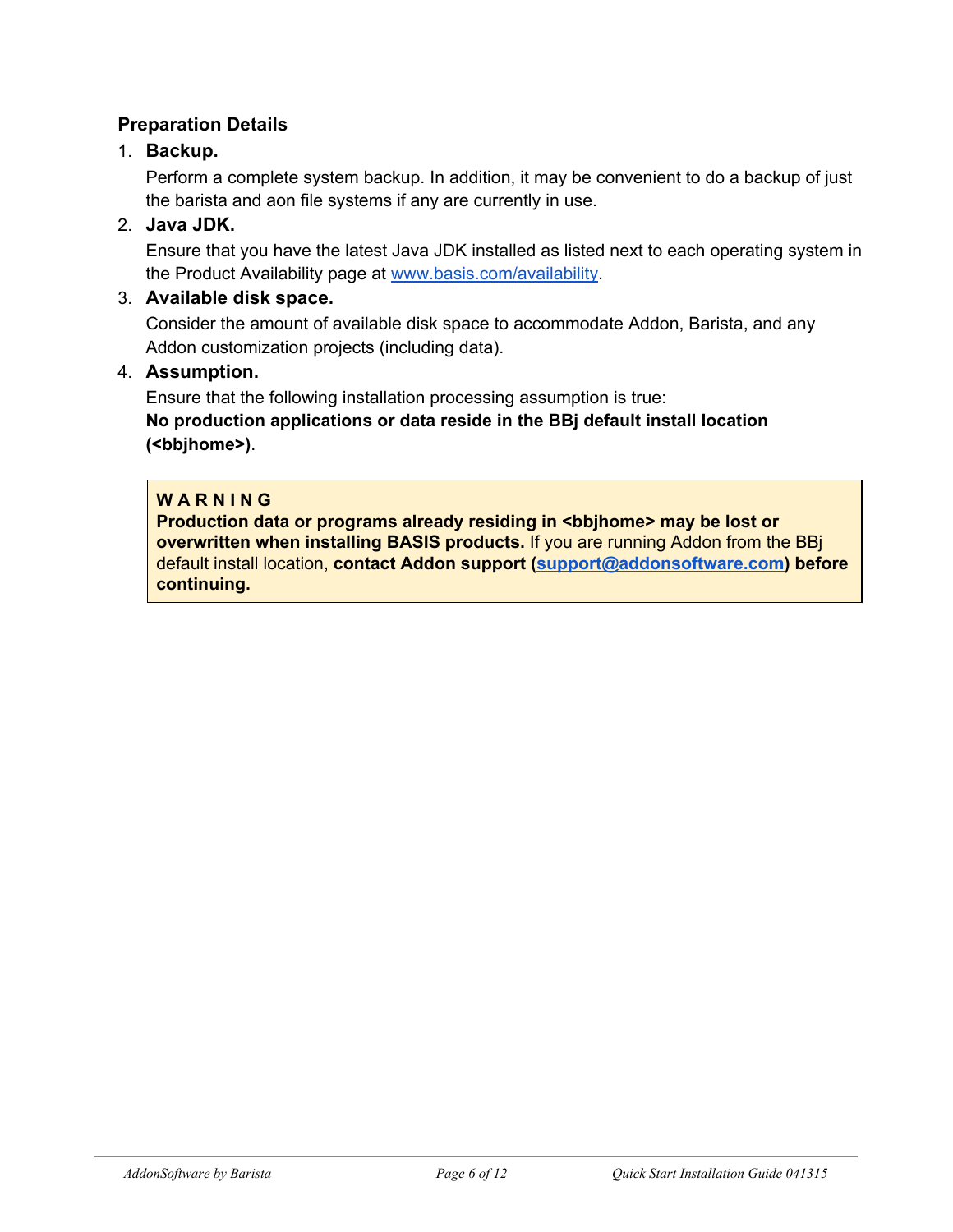# <span id="page-6-0"></span>5. **Directory structure defined.**

Installing Addon by executing the downloaded .jar automatically creates the directory structure shown in **Figure 1**. If you synchronize in the Examples or Developer scratchpad applications, their folders will also be created under the /apps/ folder.

```
/<bbjhome>/
/barista/
/apps/
      /aon/
            /ad/
            /ap/
            /ar/
            /bm/
            /callpoints/
            /config/
            /cust_images/
            /data/
            /documentation/
            /documents/
            /gl/
            /help/
            /images/
            /iv/
            /lib/
            /mp/
            /op/
            /po/
            /pr/
            /prop/
            /reports/
            /sa/
            /sf/
            /sprocs/
            /util/
```


*(back to [Process](#page-3-0) Flow) (back to [Contents\)](#page-0-0)*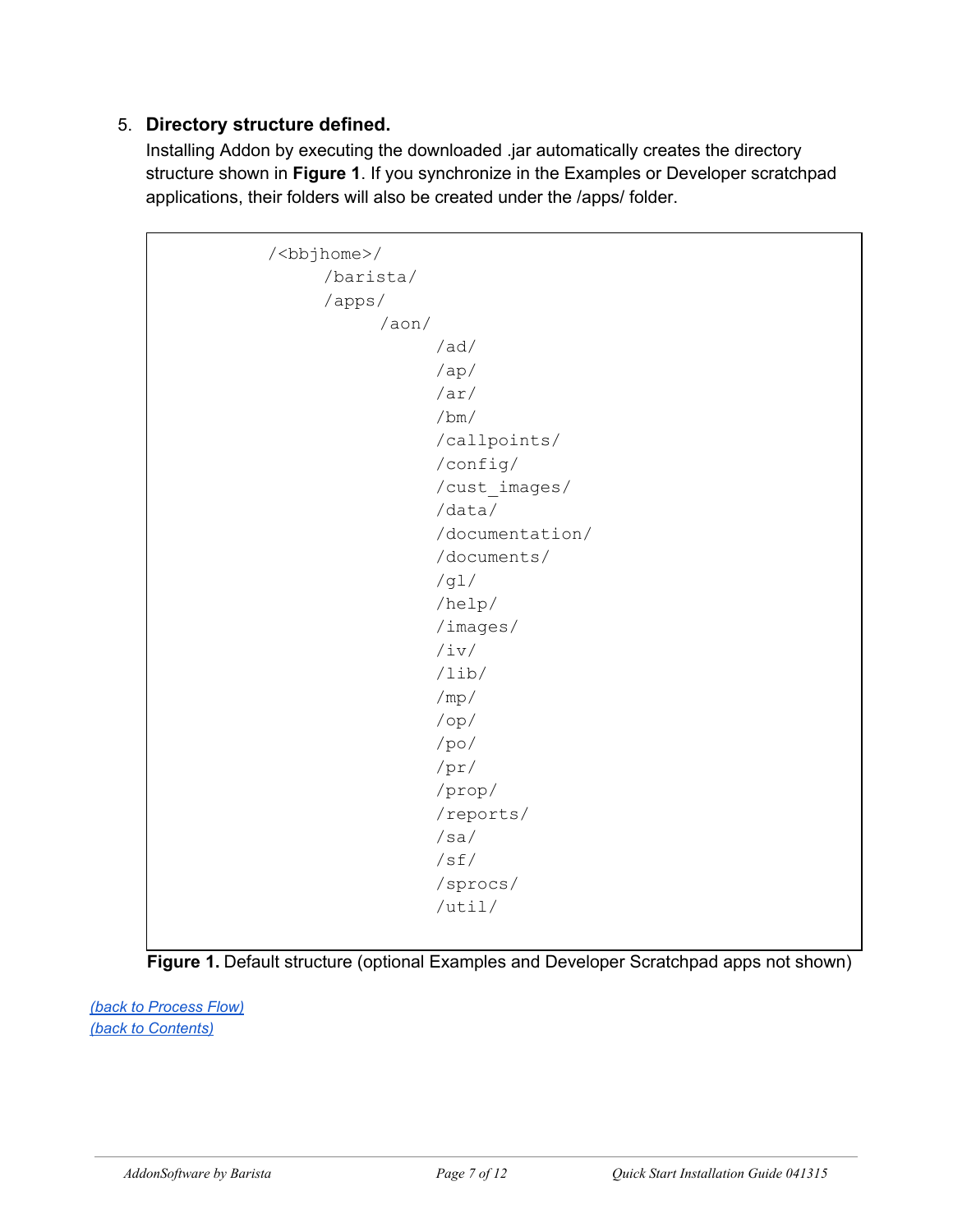# <span id="page-7-0"></span>**Two: Installation**

This section guides you through the specific steps to a successful Quick Start installation. **It is vital that you work through each step in order and exactly as outlined in the section entitled Quick Start [Installation](#page-8-0) Details**.

The [Overview](#page-7-1) is provided only as a general description of the process.

<span id="page-7-1"></span>Quick Start Installation Overview

- 1. [Download](#page-8-1) the revision of your choice.
- 2. **[Install](#page-9-0) the downloaded .jar file.**
- 3. [Launch](#page-10-0) the newly installed Addon using Barista Installation Manager (BIM).

*(back to [Process](#page-3-0) Flow) (back to [Contents\)](#page-0-0)*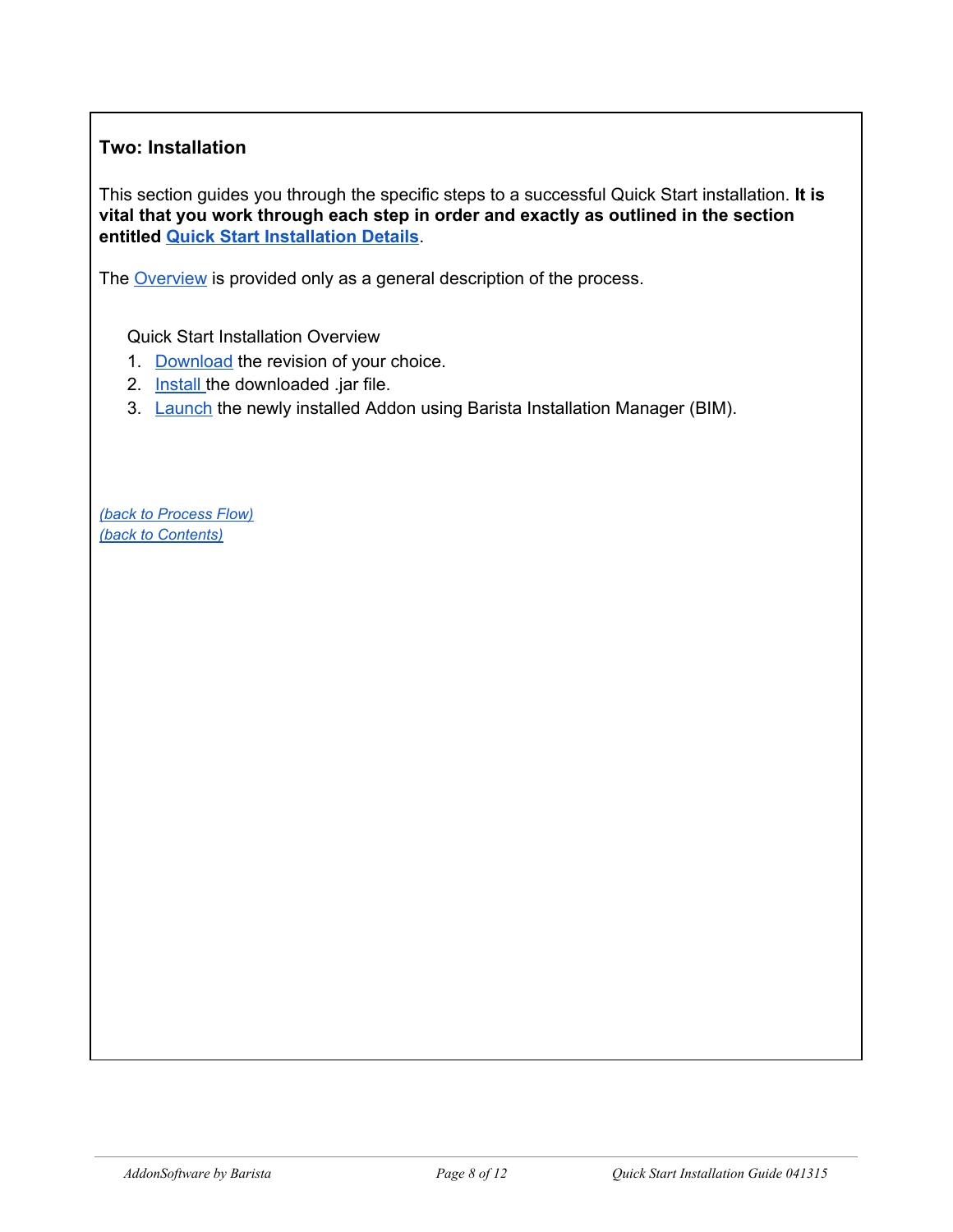#### <span id="page-8-0"></span>**Quick Start Installation Details**

- <span id="page-8-1"></span>1. Download the version of your choice from [links.basis.com/getproduct](http://links.basis.com/getproduct).
	- a. Select the most recent revision in the Revision dropdown of the Select Product section of the download page to install and evaluate Addon. VARs have some other options noted below.

| <b>Select Product</b> |  |                 |  |                        |  |  |  |  |
|-----------------------|--|-----------------|--|------------------------|--|--|--|--|
| <b>Product</b>        |  | <b>Revision</b> |  | <b>Build Timestamp</b> |  |  |  |  |
| BBi                   |  | Revision 15.00  |  | 2015-04-12 1643        |  |  |  |  |

*Two additional build types offer VARs valuable testing opportunities.*

- *● \*Release Candidate ##.##*
- *● \*Development Build: select from the Build Timestamp list.*

*\*Release candidates and development builds allow VARs to perform tests prior to upgrading their clients and developers to exercise their verticals with an upcoming build. BASIS welcomes feedback from VARs and developers prior to moving a development build to RC status and prior to promoting an RC to official release status.*

b. Select either package that includes Addon.



*Both AddonSoftware packages include Addon demo data.*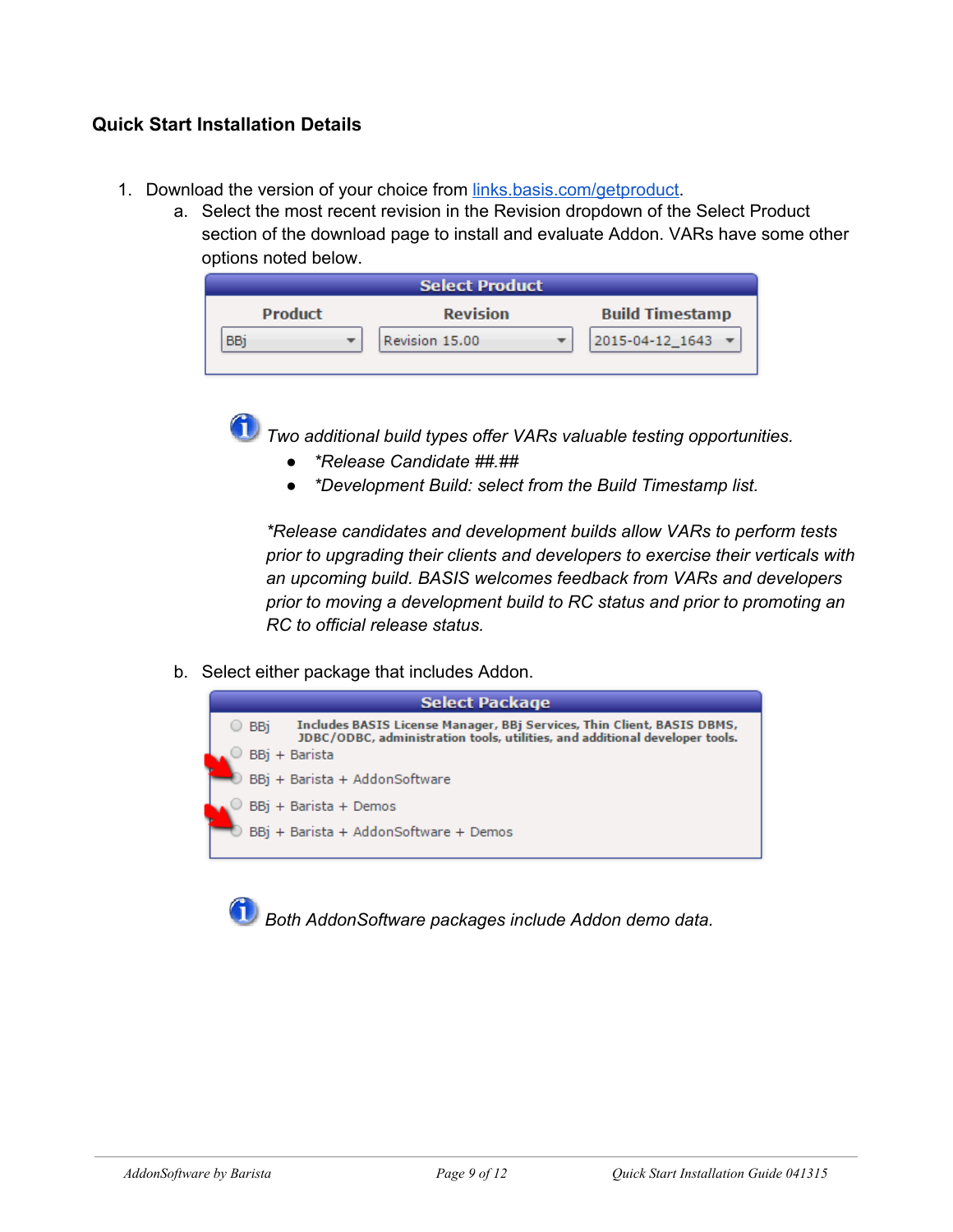|  |  | c. Fill in the required fields in the Contact Information section. |
|--|--|--------------------------------------------------------------------|
|  |  |                                                                    |

| <b>Contact Information</b>                                                                     |                           |  |  |  |  |  |
|------------------------------------------------------------------------------------------------|---------------------------|--|--|--|--|--|
| *Required                                                                                      |                           |  |  |  |  |  |
| *First name:                                                                                   | *Last name:               |  |  |  |  |  |
| *Company:                                                                                      | *Email:                   |  |  |  |  |  |
| *Address 1:                                                                                    | Address 2:                |  |  |  |  |  |
| *City:                                                                                         | *State/Prov: Select State |  |  |  |  |  |
| *Postal code:                                                                                  | *Country: Select Country  |  |  |  |  |  |
| Yes, send me periodic emails with information about product enhancements,<br>news, and events. |                           |  |  |  |  |  |

d. Read the Download Terms and mark the checkboxes.

| <b>Download Terms</b>                                                                                                                                                                                                                                                                                                                                                                                                                                                                                              |  |  |  |  |
|--------------------------------------------------------------------------------------------------------------------------------------------------------------------------------------------------------------------------------------------------------------------------------------------------------------------------------------------------------------------------------------------------------------------------------------------------------------------------------------------------------------------|--|--|--|--|
| I agree to the license terms for the use of this product.                                                                                                                                                                                                                                                                                                                                                                                                                                                          |  |  |  |  |
| I understand that the requested software is subject to export controls under the Export<br>Administration Act and that I may only transmit, export, or re-export the software<br>under the laws, restrictions and regulations of the U.S. Bureau of Export Administration<br>or foreign agencies or authorities. Applicable export laws and restrictions and<br>requlations can be found at U.S. Bureau of Industry and Security. By downloading or<br>using the software, I agree to comply with export controls. |  |  |  |  |

e. Click the [Download] button.



<span id="page-9-0"></span>2. Install the new BBj/Barista/Addon release.

#### **W A R N I N G**

**This process will overwrite files already residing in the BBj default install location (<bbjhome>)**. See the [Assumption](#page-5-4) listed in the Preparation Details section, and **ensure that no production programs or data exist in this directory structure**.

- a. Ensure that no one on the system is using BBjServices because the installation process stops and optionally restarts BBjServices.
- b. Execute the .jar as you would any executable file.



*For example, on a Windows system, you might doubleclick on the .jar in your download directory. On a Linux system without a GUI interface, you might type* java -jar <jar file name> at the command prompt.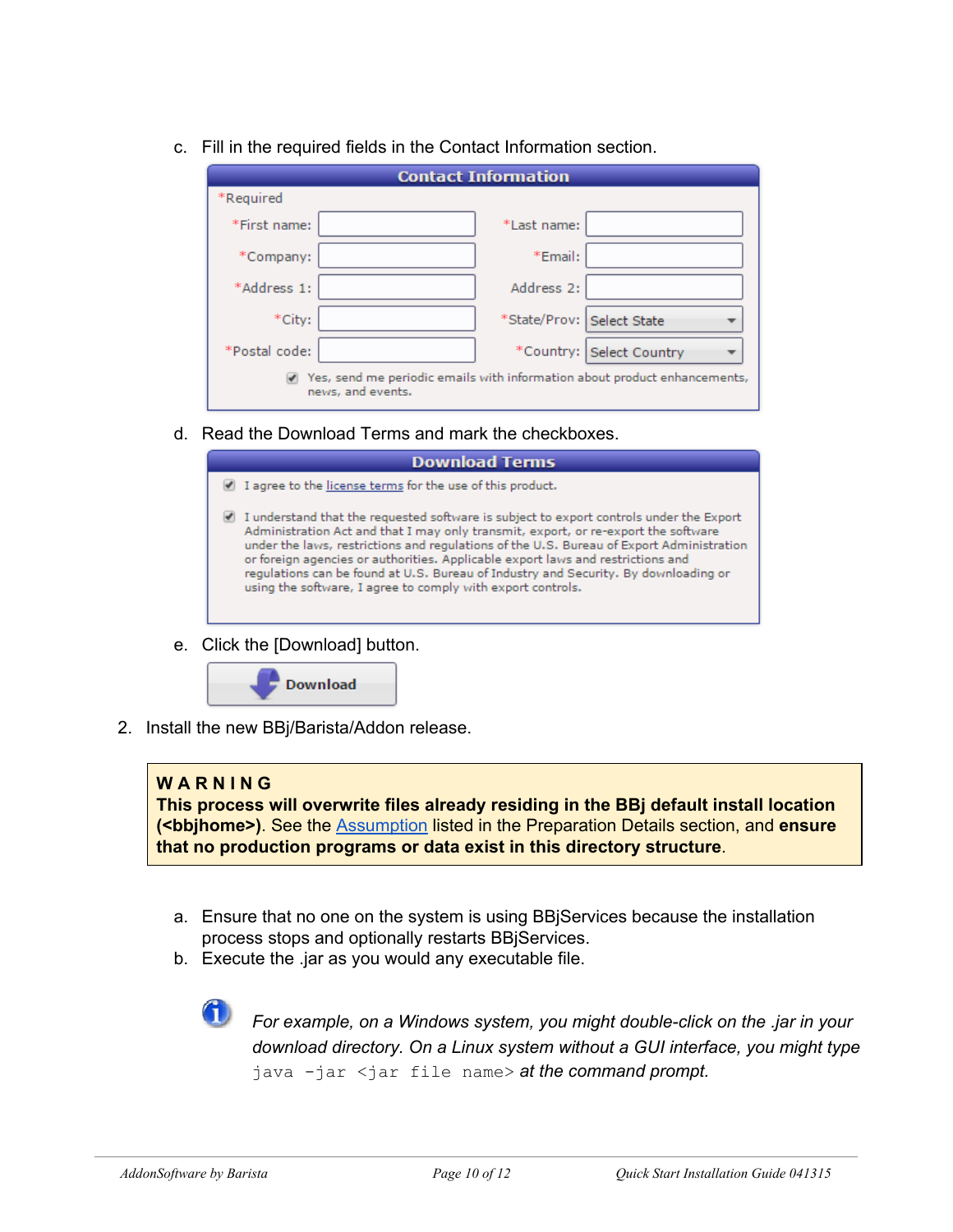c. Follow the steps on the wizard screens. See the BASISHelp topic [Installing](http://documentation.basis.com/BASISHelp/WebHelp/wininst/installing_bbj10x_windows.htm) BASIS Products 10.x and Higher - [Windows](http://documentation.basis.com/BASISHelp/WebHelp/wininst/installing_bbj10x_windows.htm) for more on the wizard.

#### **C A U T I O N**

Running the BASIS installation wizard stops all running BASIS applications. **Ensure no one is using BBjprior to running the installation wizard.**

*If* your installation will require non-default configuration, consider using the *Record/Playback checkboxes. By choosing Record, your selections for the current installation will be saved for use by the Playback option in future installations.*

<span id="page-10-0"></span>3. Launch the newly installed Addon using Barista Installation Manager (BIM).



*Depending on your system, BBjServices and the BLM may take a few minutes to fully start. If your installation won't launch, wait and try again.*

- a. Launch Addon from the download location.
	- i. Use the 'AddonSoftware User' shortcut that comes with the product (e.g. Start > All Programs > BASIS > AddonSoftware > AddonSoftware User).
	- ii. Change 'User ID' from **guest**to **admin.**
	- iii. Enter the default admin password: **admin123**.
	- iv. Click the [Settings>>] button and select the 'Barista Installation Manager' option.
	- v. Click the [Login] button to log in to the BIM.
- b. Select the version you just installed (ID: BARISTA; Description: 'Barista Application Framework').



*Unless you have already created other instances of Barista, the BIM grid will only show a single entry for the instance just installed.*

- c. Click the green arrow [Run Process] button to launch Addon.
- d. Log in to Addon using the adminuser ID and admin123password*.*

*When using the BIM, the first login process is to the BIM grid. Once you select from the grid, you need to log in to the specific instance you select.*